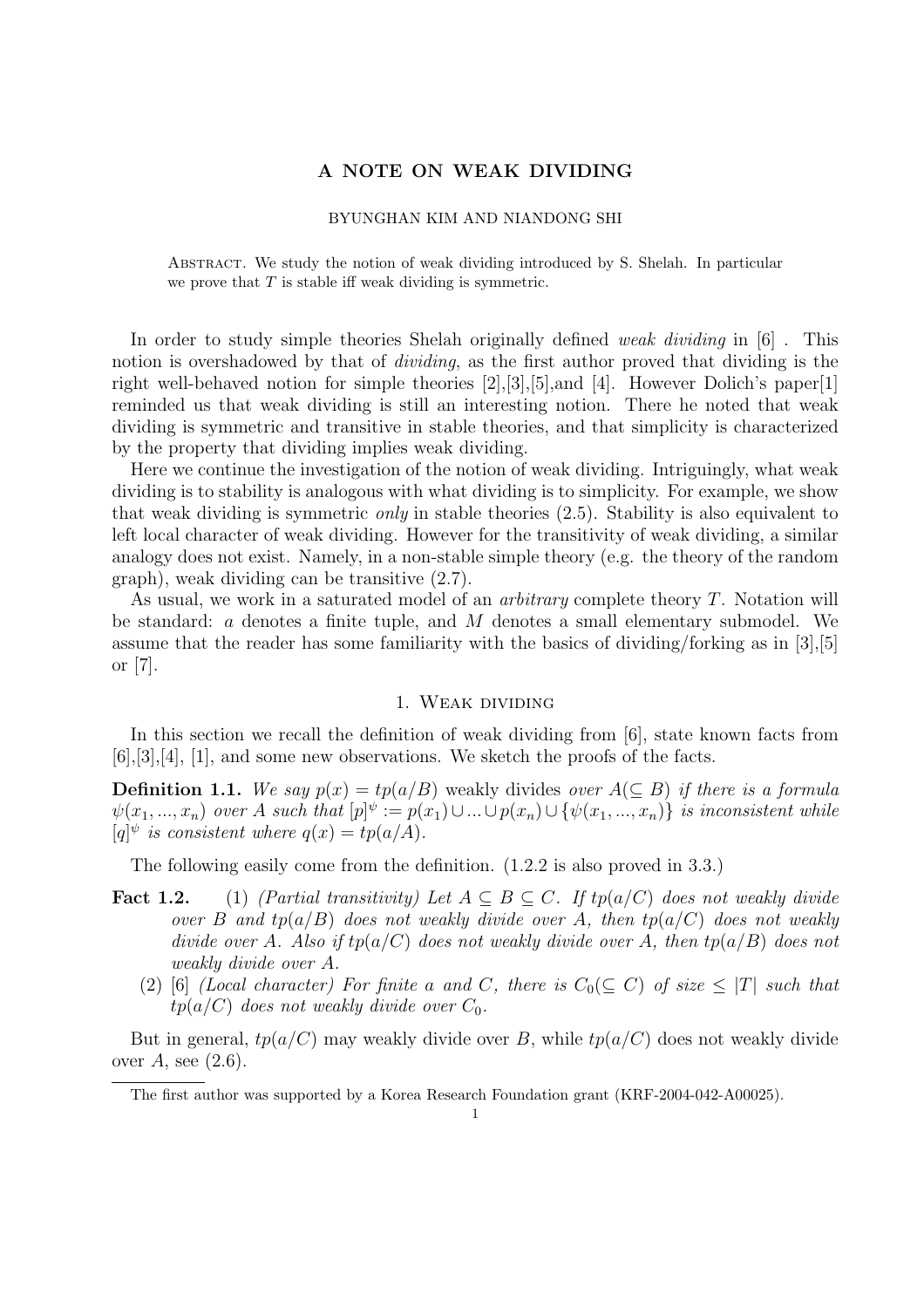**Fact 1.3.** [6] If tp(a/Bc) divides over B, then tp(c/Ba) weakly divides over B.

*Proof.* Since  $tp(a/BC)$  divides over B, there are  $c = c_0, c_1, ..., c_k$  such that,  $tp(c_i/B) = tp(c/B)$ and  $\varphi(x, c_0) \wedge ... \wedge \varphi(x, c_k)$  is inconsistent for a formula  $\varphi(x, y)$  over B, while  $a \models \varphi(x, c_0)$ . Hence  $tp(c_0...c_n/B) \cup p(x_0) \cup ... \cup p(x_n)$  is inconsistent for  $p(x) = tp(c/Ba)$ . Hence by compactness, p weakly divides over B.  $\Box$ 

Fact 1.4. [3], [4] The following are equivalent.

- $(1)$  T is simple, i.e. dividing satisfies the local character property.
- (2) Dividing is symmetric.
- (3) Dividing is transitive.

**Fact 1.5.** [6], [1]  $T$  is simple iff dividing implies weak dividing.

*Proof.* ( $\Rightarrow$ ) If tp(a/Bc) divides over B in simple T, then by symmetry tp(c/Ba) divides over B. Then by 1.3,  $tp(a/Be)$  weakly divides over B.

 $(\Leftarrow)$  By 1.2.2.

Remark 1.6. The following are equivalent.

- (1)  $p(x) = tp(a/B)$  does not weakly divide over  $A(\subseteq B)$ .
- (2) For any set of tuples  $\{a_i | i \in I\}$  such that  $tp(a/A) = tp(a_i/A)$ , there is  $B'(\models tp(B/A))$ For any set of tuples  $\{a_i | i \in I\}$  such that  $tp(a/A) = tp(a_i/A)$ , there is  $B \in tp(B/A)$ <br>such that, for all  $i \in I$ ,  $tp(a_iB'/A) = tp(aB/A)$  (i.e.  $\bigcup \{r(\bar{x}/a_iA) | i \in I\}$  is consistent, where  $r(\bar{x}/aA) = tp(B/aA)).$

*Proof.*  $(1) \Rightarrow (2)$ . See [6].

 $(2)$  ⇒ (1). Assume (2). Now suppose that for a formula  $\psi(x_1, ..., x_n)$  over A,  $[q]$ <sup> $\psi$ </sup> is realized by  $(a_1, ..., a_n)$ , where  $q(x) = tp(a/A)$ . By (2), there is  $B'(\models tp(B/A))$  such that  $tp(a_iB'/A)$  $tp(aB/A)$ . Now by moving B' to B over A, we can find  $(a'_1, ..., a'_n)$  realizing  $[p]$ <sup> $\psi$ </sup>. Hence p does not weakly divide over A.  $\Box$ 

Fact 1.7. [1] Let T be stable and let  $p \in S(B)$ . Then p does not weakly divide over  $A(\subseteq B)$ iff p is the unique nondividing extension of  $q = p[A]$  over B.

*Proof.* ( $\Rightarrow$ ) By 1.5, p can not be a dividing extension of q. By choosing in 1.6,  $\{a_i | i \in I\}$ to be a set of realizations of the distinct strong types over A extending  $q$  ( and using the stationarity of strong types), we see that  $p$  is the unique nondividing extension of  $q$  over  $B$ .  $(\Leftarrow)$  Easily comes from 1.6 and the extension axiom.

Hence in a stable theory the notions of weak dividing and dividing coincide over a model (In 2.5, we shall see this property characterizes stability), although the two notions are different in general over a set, even in a stable theory (e.g. an equivalence relation only having two infinite equivalence classes).

**Fact 1.8.** [1] If T is stable, then weak dividing is symmetric.

*Proof.* Easy to see from 1.7.  $\Box$ 

We shall prove the converse  $(2.5)$ . Also from 1.7, we notice that stability implies the full transitivity of weak dividing. We see this again in 1.9, and 1.10. (But the converse does not hold for transitivity  $(2.7)$ .

**Lemma 1.9.** Let  $A \subseteq B$ . Suppose that  $tp(c/Bd)$  weakly divides over B. Then for some  $b \in B$ , tp(cb/Ad) weakly divides over A.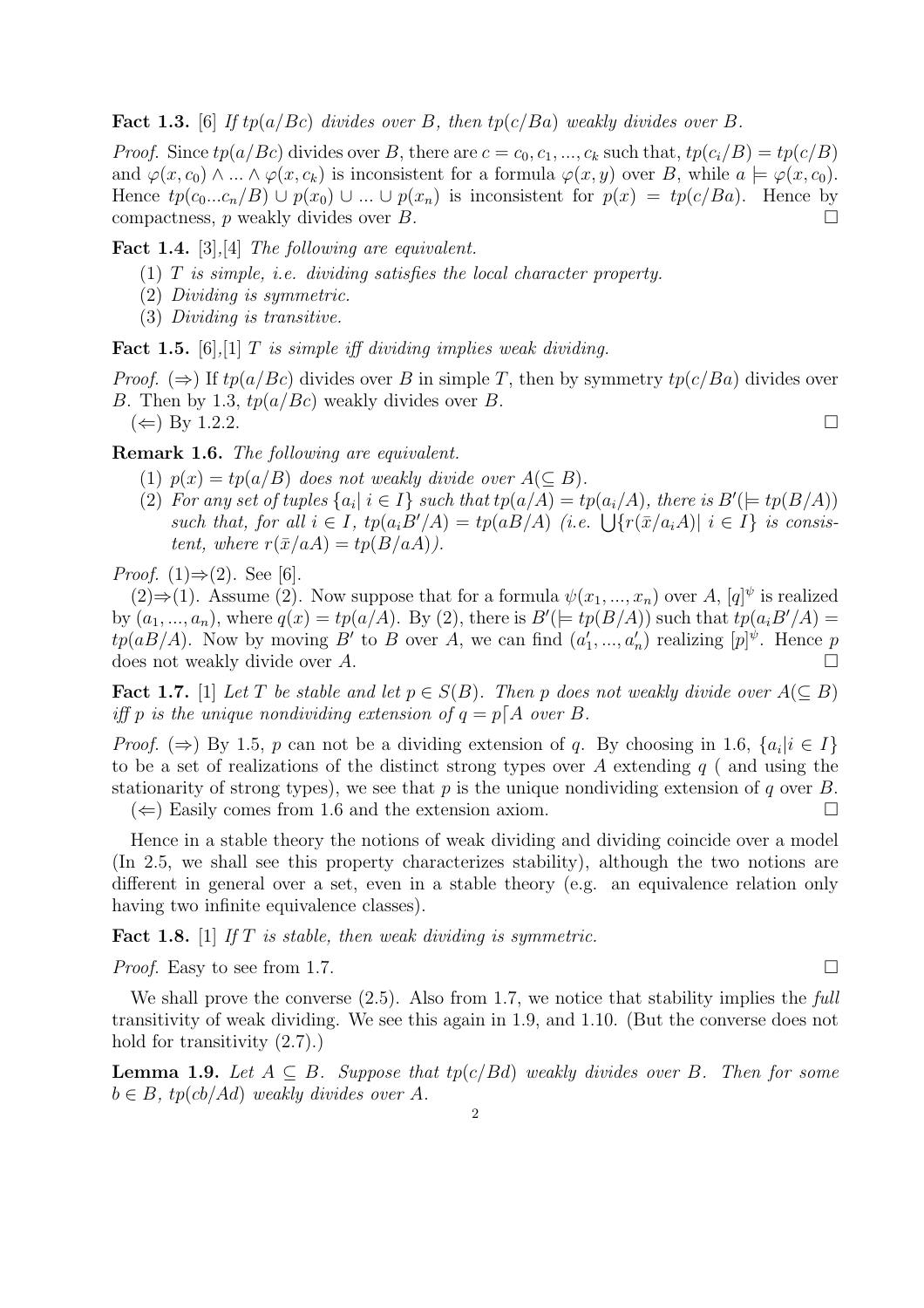*Proof.* Since  $p = tp(c/Bd)$  weakly divides over B, there is a formula  $\psi(x_1, ..., x_n; b_0; a)$   $(b_0 \in$  $B \setminus A, a \in A$ ) such that  $[p]^\psi$  is inconsistent (\*) while  $[p]B]^\psi$  is consistent (\*\*). By (\*), there is  $b_1 \in B$  such that  $[p[b_1 d]^{\psi}$  is inconsistent  $(*^{**})$ . Let  $\psi'(x_1y_0y_1, ..., x_ny_0y_1; a)$  $\psi(x_1, ..., x_n; y_0; a) \wedge y_1 = y_1$ . Now, by  $(*^*)$ ,  $[tp(cb_0b_1/A)]^{\psi'}$  is consistent. On the other hand if  $[tp(cb_0b_1/Ad)]^{\psi'}$  is consistent, then there are  $c_1...c_n$  and  $b'_0b'_1$  such that  $c_ib'_0b'_1 \models tp(cb_0b_1/Ad)$ and  $\psi'(c_1b'_0b'_1,...,c_nb'_0b'_1; a)$ . By moving  $b'_0b'_1$  to  $b_0b_1$  over Ad, we can find a tuple  $(c'_1...c'_n)$ realizing  $[p[b_1 d]^{\psi}$ . This contradicts (\*\*\*).

### **Theorem 1.10.** For any T, if weak dividing is symmetric then it is transitive.

*Proof.* Due to 1.2.1, it suffices to show that if  $tp(a/C) = p$  does not weakly divide over  $A^{(*)}$ , then p does not weakly divide over  $B(A \subseteq B \subseteq C)$ . Suppose not, say p weakly divides over B. Then by symmetry, there is  $c \in C$  such that  $tp(c/Ba)$  weakly divides over B. Then by 1.9, there is  $b \in B$  such that  $tp(cb/Aa)$  weakly divides over A. Again by symmetry,  $tp(a/Acb)$ weakly divides over A. This contradicts  $(*)$ , and hence symmetry (of weak dividing) implies transitivity.

Now we recall some properties of heirs and coheirs, which will be used in the next sections. Let  $M \subseteq A \subseteq B$  and let  $p = tp(c/A)$  and  $q = p[M]$ . We say p is a coheir of q if any  $\varphi(x) \in p$ is realized by a tuple from M. p is called an heir of q if for any  $a \in A$ ,  $tp(a/Mc)$  is a coheir of  $tp(a/M)$ . Now suppose that p is a coheir of q. Then p does not divide over M and, moreover p has an extension r in  $S(B)$  which is a coheir of p. In particular, if  $b_1, b_2 \subseteq B$ and  $tp(b_1/A) = tp(b_2/A)$ , then for any  $c \models r$ ,  $tp(cb_1/A) = tp(cb_2/A)$ . Hence if  $I = \langle c_i | i < \omega \rangle$  $(c_i \models p)$  is a coheir sequence of p (i.e. for each  $i < \omega$ ,  $tp(c_{i+1}/Ac_0...c_i)$  is a coheir of q and an extension of  $tp(c_i/Ac_0...c_{i-1})$ , then I is A-indiscernible. Note that T is stable iff for any  $q \in S(M)$  and  $M \subseteq A$  there is a unique coheir in  $S(A)$  of q iff the same uniqueness over a model holds for heirs.

**Remark** We can obviously extend the notion of heir to an arbitrary set. If  $p_1 = tp(d/B)$ is an heir of  $p_2 = tp(d/A)(A \subseteq B)$ , then  $p_1$  does not weakly divide over A [1]: By 1.6, for is an neir or  $p_2 = tp(a/A)(A \subseteq B)$ , then  $p_1$  does not weakly divide over A [1]: By 1.0, for given  $\{d_i | i \in I\}$  with  $d_i \models p_2$  (\*), it suffices to see  $\Gamma = \bigcup \{r(\bar{x}/d_iA)|i \in I\}$  is consistent, where  $r(\bar{x}/dA) = tp(B/dA)$ . For a finite subset of  $\Gamma$ , say  $\Gamma_0 = \{ \varphi(x, d_{i_0}a'), ..., \varphi(x, d_{i_k}a') \}$  $(x \subseteq \bar{x}, a' \in A)$ , since  $p_1$  is an heir of  $p_2$  there is  $a \in A$  such that  $\varphi(a, d_{i_0}a')$ . Then from  $(*)$ ,  $a \models \Gamma_0$ . Hence by compactness,  $\Gamma$  is consistent.

### 2. Weak dividing left-chain and symmetry

Recall that  $\{tp(b/A\{a_\beta|\beta<\alpha\})|\alpha<|T|^+\}$  is called a *dividing(forking)* chain if for each  $\alpha < |T|^+$ ,  $tp(b/A{a_{\alpha}|\beta \leq \alpha})$  is a dividing(forking) extension of  $tp(b/A{a_{\alpha}|\beta < \alpha})$ . (This notion of a chain is different from the chain notion in Dolich's paper.) As is well-known the non-existence of the dividing/forking chain is a criterion of a theory being simple. Namely, T is not simple iff there is a dividing chain iff there is a forking chain. But we shall see that in any T, there *does not exist* a weak dividing chain (which of course is defined in the same manner.) The correct chain notion for weak dividing is as follows.

**Definition 2.1.** A collection of types  $\{tp(a_{\alpha}/Ab\{a_{\beta}\} | \beta < \alpha\})|\alpha < |T|^{+}\}\$ is said to be a weak dividing left-chain if for each  $\alpha < |T|^+$ ,  $tp(a_{\alpha}/Ab{a_{\beta}} | \beta < \alpha)$  weakly divides over  $A \cup \{a_{\beta} | \beta < \alpha\}.$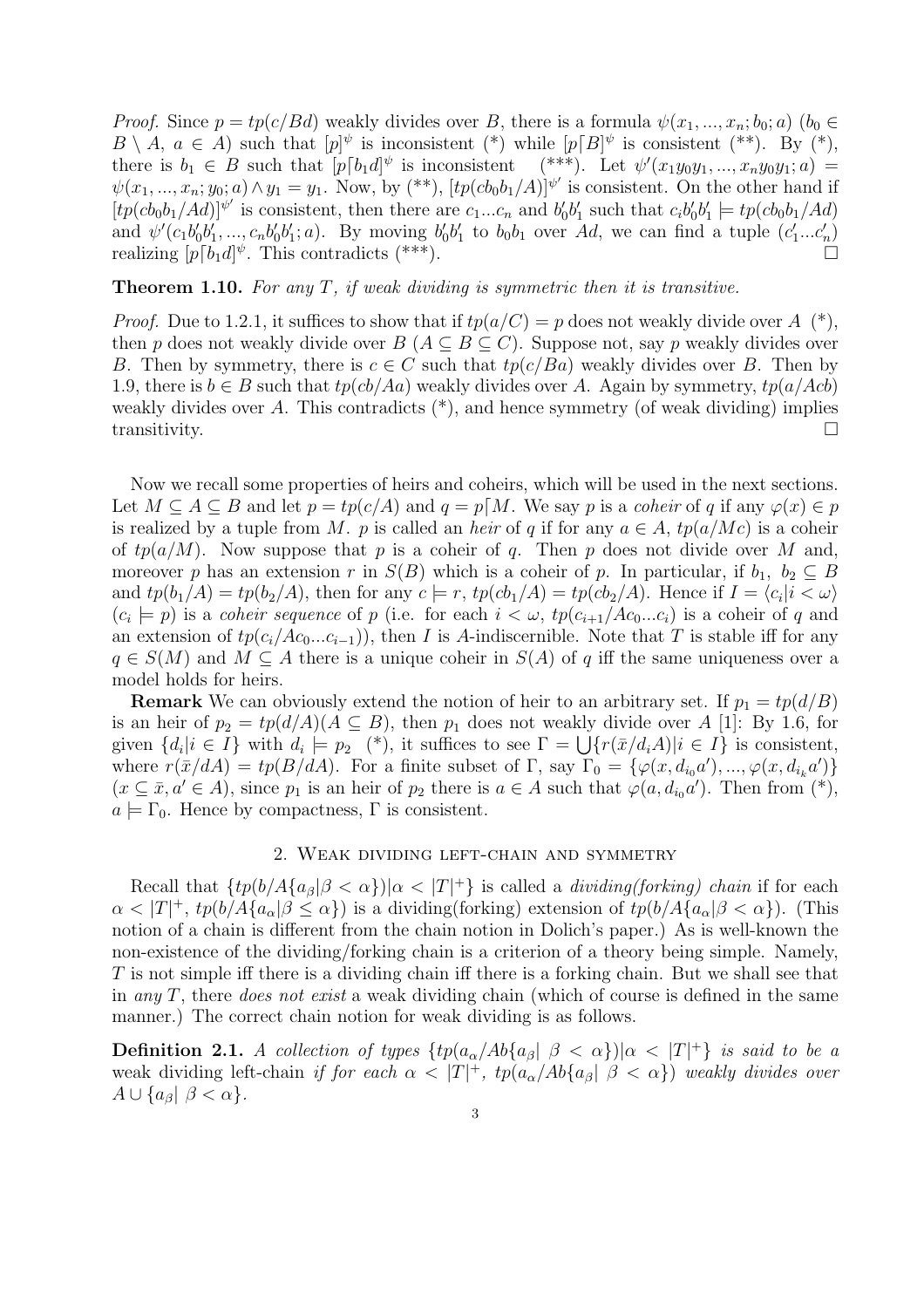Note that, by 1.3, if T has a dividing chain, then it produces a weak dividing left-chain. We call this a *left-chain* since it is convenient to imagine the sequence  $\langle a_{\alpha} | \alpha \langle |T|^{+} \rangle$  in 2.1 goes to the left hand side, while the sequence goes to the right hand side in the definition of the dividing chain. Hence we also call the usual chain, a dividing/forking right-chain. In the same vein, one may be tempted to define a dividing/forking *left*-chain, but there is no such chain (3.3). We shall observe an interesting connection between the notions of the weak dividing left-chain and stability. Namely, as the non-existence of the dividing chain characterizes simplicity, that of the weak dividing left-chain is equivalent to stability (2.5).

# Lemma 2.2. The following are equivalent.

- (1) T has a weak dividing left-chain.
- (2) There are an  $\mathcal{L}$ -formula  $\psi(x_1, ..., x_n)$ , an indiscernible sequence  $I = \langle a_i | i \in \omega \rangle$  over c, and  $\bar{d}^i = d_1^i \cdot \dot{d}_n^i \ (\models tp(\bar{d}^0)) \ (i \in \omega)$  such that  $\bar{d}^i \models [tp(a_0)]^{\psi}$  whereas  $[tp(a_0/c)]^{\psi}$  is inconsistent, and moreover  $tp(d_j^i/a_0...a_{i-1}) = tp(a_i/a_0...a_{i-1})$  for  $j = 1, ..., n$ .
- (3) There are a finite tuple c and a set A such that  $tp(A/A_0c)$  weakly divides over  $A_0(\subseteq A)$ for any subset  $A_0$  of cardinality  $\leq |T|$ .

*Proof.* (1)⇒(2). Suppose that there are a tuple b, and a set  $\{u_i | i < |T|^+\}$  such that for each  $\alpha < |T|^+$ ,  $tp(u_\alpha/Ab\{u_\beta \mid \beta < \alpha\})$  weakly divides over  $A \cup \{u_\beta \mid \beta < \alpha\}$ . Since there are only |T|-many L-formulas, we can find a fixed L-formula  $\phi(w_1, ..., w_n; y)$  and  $|T|$ <sup>+</sup>-subset  $\tau$  of  $|T|^+$  such that, for all  $i \in \tau$ , there is  $s_i \in A\{u_j | j \lt i\}$  with  $\phi_{s_i} = \phi(w_1, ..., w_n; s_i)$ such that  $[tp(u_i/A\{u_j|j \lt i\})]^{\phi_{s_i}}$  is consistently realized by saying  $u_1^i...u_n^i$  (†), whereas  $[tp(u_i/A\{u_j|j is inconsistent. Again we can assume that inconsistency for each i$ is witnessed by a single L-formula. Namely, there is  $\varphi(w; yy'z)$  so that, for  $e_i \in A\{u_j | j < i\},$  $\phi(w_1,...,w_n; s_i) \wedge \varphi(w_1; s_i e_i b) \wedge ... \wedge \varphi(w_n; s_i e_i b)$  is inconsistent ( $\varphi(w; s_i e_i b) \in tp(u_i / A[u_j | j \prec$ i}b) (\*)). Then again we can assume that there is a single  $\sigma(yy'z)$  realized by  $s_ie_i$  such that  $\phi(w_1, ..., w_n; y) \wedge \phi(w_1; yy'z) \wedge ... \wedge \phi(w_n, yy'z) \wedge \sigma(yy'z)$  is inconsistent. We now let  $x_k \equiv w_k yy'$ and let  $\psi(x_1, ..., x_n) \equiv \phi(w_1, ..., w_n; y) \wedge y' = y'$  (†). Also let  $\gamma(x; z) \equiv \varphi(wyy'; z) \wedge \sigma(yy'z)$ (\*\*) Then  $\psi(x_1, ..., x_n) \wedge \gamma(x_1; z) \wedge ... \wedge \gamma(x_n; z)$  is inconsistent (\*\*\*).

Since  $\omega$  is embedded into  $\tau$ , we suppose  $\omega \subseteq \tau$ . Now consider the sequence  $\langle u_i s_i e_i | i \in \omega \rangle$ , and  $u_1^i...u_n^i$ : By (†) and (‡),  $tp(u_j^is_ie_i/u_0s_0e_0...u_{i-1}s_{i-1}e_{i-1}) = tp(u_is_ie_i/u_0s_0e_0...u_{i-1}s_{i-1}e_{i-1})$ for  $j = 1, ..., n$ , and  $u_1^i s_i e_i ... u_n^i s_i e_i \models \psi(x_1, ..., x_n)$ . On the other hand, by (\*) and (\*\*),  $u_i s_i e_i \models \gamma(x, b)$ . Then by  $(*^{**}), \psi(x_1, ..., x_n) \wedge \gamma(x_1; b) \wedge ... \wedge \gamma(x_n; b)$  is inconsistent, (and so  $tp(u_i s_i e_i/u_0 s_0 e_0 ... u_{i-1} s_{i-1} e_{i-1} b)$  weakly divides over  $u_0 s_0 e_0 ... u_{i-1} s_{i-1} e_{i-1}$ .

Now the previous paragraph is a type-definable condition on  $u_i s_i e_i b u_1^i...u_n^i$ . Hence by compactness and a Ramsey style argument, we can further assume that  $\langle u_i s_i e_i | i \in \omega \rangle$  is b-indiscernible and  $tp(u_1^is_ie_i...u_n^is_ie_i) = tp(u_1^0s_0e_0...u_n^0s_0e_0)$ . Then the condition of (2) is satisfied by letting  $a_i = u_i s_i e_i$ ,  $c = b$  and  $\overline{d}^i = u_1^i s_i e_i ... u_n^i s_i e_i$ .

(2)  $\Rightarrow$  (3). Assume (2). By compactness, we can further assume that the length of *I* is |*T*|<sup>+</sup>, say  $I = \langle a_i | i \rangle |T|^+$ . Let  $A = \{a_i | i \rangle |T|^+$ . Then for any set  $A_0(\subseteq A)$  of cardinality  $\leq |T|$ , there is  $a_{\alpha} \in A$  such that  $\alpha > i$  for any  $a_i \in A_0$ . Hence by (2), there is  $d_1^{\alpha}...d_n^{\alpha} (= tp(\bar{d}))$ such that  $tp(d_j^{\alpha}/A_0) = tp(a_{\alpha}/A_0)$  for  $j = 1, ..., n$ . Then  $tp(a_{\alpha}/A_0c)$  weakly divide over  $A_0$ . Thus  $tp(A/A_0c)$  weakly divides over  $A_0$  too.

 $(3) \Rightarrow (1)$ . Assume (3). Then in particular  $tp(A/c)$  weakly divides over  $\emptyset$ . Hence there is finite  $a_0 \in A$  such that  $tp(a_0/c)$  weakly divides over  $\emptyset$ . Now to use induction, suppose that we have found  $\{a_i\mid i<\alpha\}\subseteq A$   $(\alpha<|T|^+)$  such that for  $\beta<\alpha$ ,  $tp(a_{\beta}/c\{a_i|i<\beta\})$  weakly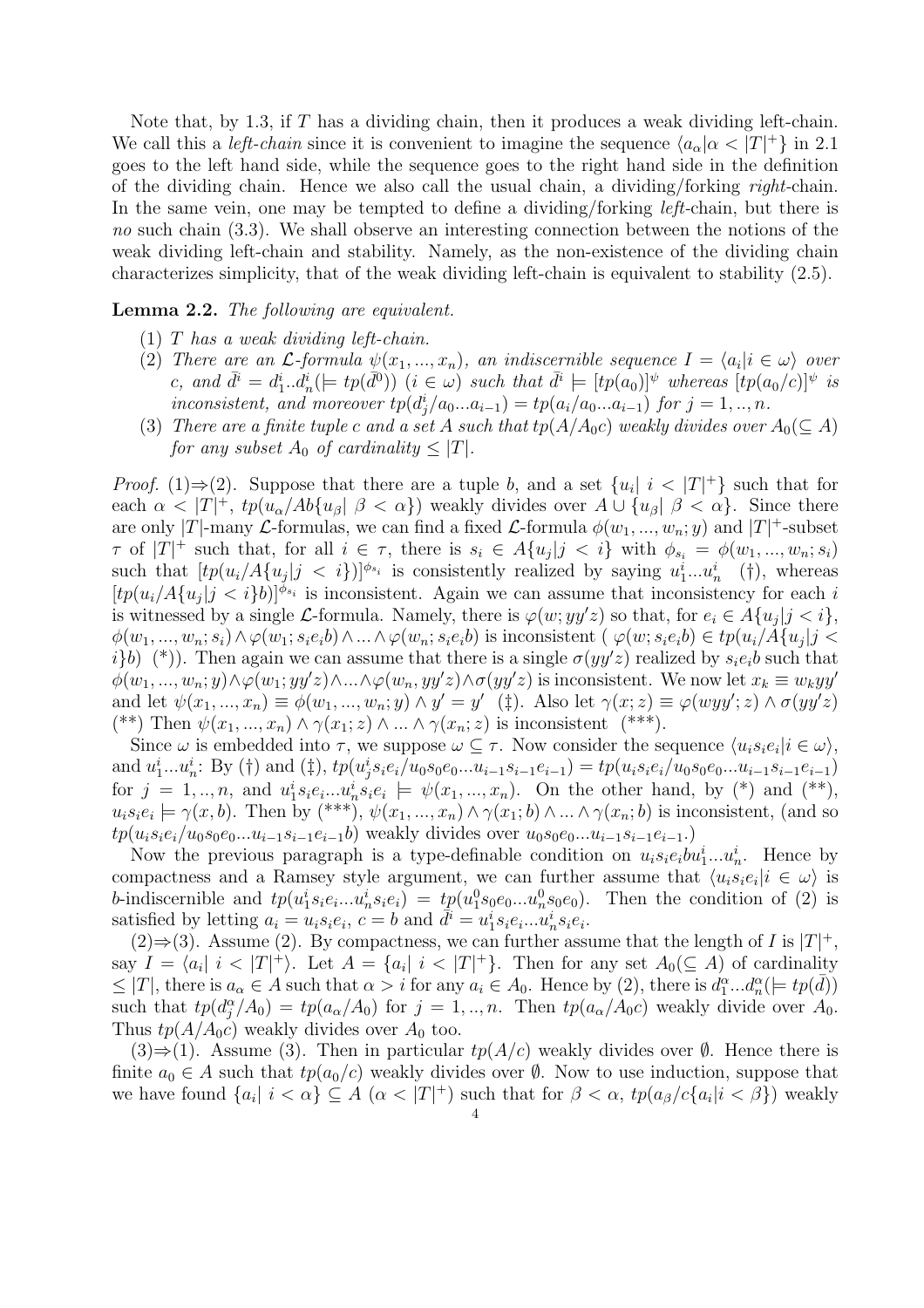divide over  $\{a_i|i\lt \beta\}$ . Now by (3),  $tp(A/c\{a_i|i\lt \alpha\})$  weakly divides over  $\{a_i|i\lt \alpha\}$ . Hence for some finite  $a_{\alpha} \in A$ ,  $tp(a_{\alpha}/c\{a_i|i < \alpha\})$  weakly divides over  $\{a_i|i < \alpha\}$ . Then  ${a_{\alpha} \mid \alpha < |T|^+}$  forms a weak dividing left-chain.

- Remark 2.3. (1) We call the negation of 2.2.3, *left local character* of weak dividing: For any finite tuple c and a set A, there is  $A_0(\subseteq A)$  of cardinality  $\leq |T|$  such that  $tp(A/A_0c)$  does not weakly divide over  $A_0$ . Then the lemma says that T does not have a weak dividing left-chain if and only if left local character of weak dividing holds.
	- (2) We state a fact (folklore) which will be used later. Let  $\langle a_i | i \leq \omega \rangle$  be an indiscernible sequence. Then  $p := tp(a_{\omega}/I) = Lstp(a_{\omega}/I)$  where  $I = \langle a_i | i \in \omega \rangle$ : Let  $b \models p$ . Then the set of formulas saying that there are  $x_i(i \in \omega)$  such that  $a_{\omega}x_0x_1...$  and  $bx_0x_1...$ both indiscernible over  $I$ , is consistent, since a finite subset is realized by some tuple from I itself. Hence  $Lstp(b/I) = Lstp(a_{\omega}/I) = p$ .

**Lemma 2.4.** Let T be unstable. Then there are  $a_1, a_2, b$  and a model M such that  $tp(a_1/M)$  =  $tp(a_2/M)$  and  $tp(a_1a_2/Mb)$  is a coheir of  $tp(a_1a_2/M)$ , while  $tp(a_1a_2/Mb)$  weakly divide over M, and  $tp(b/Ma_1a_2)$  does not weakly divide over M.

*Proof.* Since T is unstable, there must exist a model M, and a complete type  $p(x) \in S(M)$ such that  $p(x)$  has two distinct coheirs  $q_1(x)$ ,  $q_2(x)$  over Mb. Hence some formula  $\varphi(x, m, b) \in$  $q_1(x)$ , while  $\neg\varphi(x,m,b) \in q_2(x)$  for  $m \in M$  (\*). Now, let  $a_1 \models q_1(x)$ . There are a coheir extension  $q'_2(x)$  of  $q_2(x)$  over  $Mba_1$ , and a realization  $a_2 \models q'_2(x)$ . Then,  $r(xy) = tp(a_1a_2/Mb)$ is a coheir of  $tp(a_1a_2/M)$ . (†).

Claim 1)  $tp(a_1a_2/Mb)$  weakly divides over M: Since  $a_1, a_2$  both realize  $p(x) \in S(M)$ , there is  $a_3$  such that  $tp(a_1a_2/M) = tp(a_2a_3/M)$ . Now, if  $tp(a_1a_2/Mb)$  does not weakly divides over M, then by 1.6, there is  $b' \models tp(b/M)$  such that  $tp(a_1a_2b'/M) = tp(a_2a_3b'/M)$  $tp(a_1a_2b/M)$ . Hence  $tp(a_2b'/M) = tp(a_2b/M)$  (\*\*) and  $tp(a_2b'/M) = tp(a_1b/M)$  (\*\*\*). Then by (\*) and (\*\*),  $\neg\varphi(a_2, m, b')$ . On the other hand by (\*) and (\*\*\*),  $\varphi(a_2, m, b')$ , a contradiction.

Claim 2)  $tp(b/Ma_1a_2)$  does not weakly divide over M: This follows from (†) and the remark at the end of section 1.  $\Box$ 

Theorem 2.5. The following are equivalent.

- $(1)$  T is stable.
- (2) In T, weak dividing is symmetric.
- (3) Weak dividing is symmetric over a model.
- (4) The notions of weak dividing and dividing are equal over any model.
- (5) T does not have a weak dividing left-chain.
- (6) Weak dividing has left local character.

*Proof.* (1) $\Rightarrow$ (2). By 1.8.

- $(2)$ ⇒ $(3)$ . Obvious
- $(3) \Rightarrow (1)$ . By lemma 2.4.
- $(1) \Rightarrow (4)$ . See 1.7.
- $(4) \Rightarrow (1)$ . Again by 2.4.

 $(1) \Rightarrow (5)$ . We prove the contrapositive. Assume that T has a weak dividing left-chain. Then by 2.2, there is a c-indiscernible sequence  $\langle a_i | i \leq \omega \rangle$  such that  $tp(a_{\omega}/Ic)$  weakly divides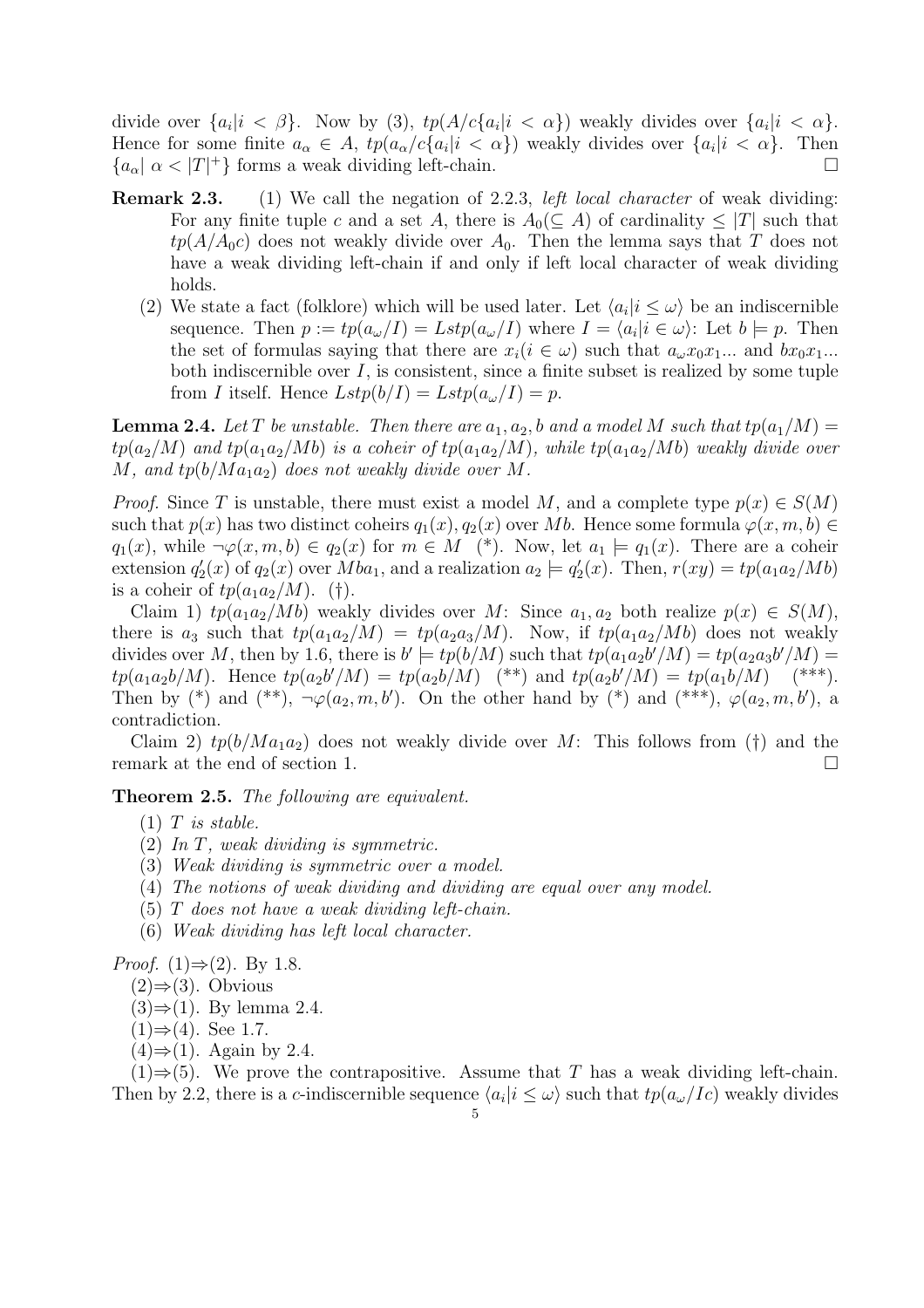over  $I = \langle a_i | i < \omega \rangle$ . But since any  $\psi(x) \in tp(a_{\omega}/I_c)$  is realized in  $I = \langle a_i | i < \omega \rangle$ ,  $tp(a_{\omega}/I_c)$ can not divide over I. Moreover since  $tp(a_{\omega}/I) = Lstp(a_{\omega}/I)$  (2.3.2), if T is stable then by 1.7, any non-dividing extension of  $tp(a_{\omega}/I)$  must be a non weak dividing extension. Hence T is not stable.

(5)⇒(1). Again we prove the contrapositive. If T is unstable, then by 2.4, there are  $d_0$ and b such that  $p := tp(d_0/Mb)$  is a coheir of  $q := tp(d_0/M)$  and p weakly divides over M. Hence for some  $\psi$  over M,  $[q]^\psi$  is consistent realized by say  $\bar{d} = d_0...d_n$ , while  $[p]^\psi$  is inconsistent (\*). Now let  $\langle a_i/i \in \omega \rangle$  be a coheir sequence of p. Then I is an indiscernible sequence over Mb. Let  $J = \langle c_i/i \in \omega \rangle$  be an Mb-indiscernible sequence (\*\*) such that  $tp(c_0...c_i/Mb) = tp(a_i...a_0/Mb).$ 

Claim) For each i, there is  $\bar{d}^i = d_0^i...d_n^i \left(= t p(\bar{d}/M) \right)$  such that  $tp(d_j^i/Mc_0...c_{i-1})$  $tp(c_i/Mc_0...c_{i-1})$  for  $j = 0,...,n$ : Since  $r(x) = tp(c_0...c_{i-1}/Mc_i)$  is a coheir of  $r'(x) =$  $tp(c_0...c_{i-1}/M)$ , there is an extension  $r_1$  of r over  $Mc_0^i...c_n^i$ , where  $c_0^i...c_n^i$   $\models tp(\bar{d}/M)$  and  $c_i = c_0^i$ , such that  $r_1$  is a coheir of r'. By moving a realization of  $r_1$  to  $c_0...c_{i-1}$  over  $Mc_i$ , we can find the desired  $\bar{d}^i$  which is an  $Mc_i$ -automorphic image of  $c_0^i...c_n^i$ .

Hence by the claim,  $[tp(c_i/Mc_0...c_{i-1})]^{\psi}$  is realized by  $\bar{d}^i$ , while by  $\binom{x}{i}$  (\*\*),  $[tp(c_i/Mc_0...c_{i-1}b)]^{\psi}$  $(\supseteq [tp(c_i/Mb)]^{\psi} = [p]^{\psi}$  is inconsistent. Then by indiscernibility, we obtain a weak dividing left-chain.

 $(5) \Leftrightarrow (6)$ . See 2.2.

$$
\qquad \qquad \Box
$$

As mentioned in section 1, for stable  $T$ , weak dividing satisfies transitivity. One may then expect, as above, that weak dividing being transitive is equivalent to the theory being stable. But in the random graph, weak dividing also satisfies transitivity. First, we examine a simple theory in which the transitivity of weak dividing fails.

**Example 2.6.** Let  $(V, \langle, \rangle)$  be a vector space V over a finite field equipped with an inner product giving orthogonality between two independent vectors. Let  $a, b, c$  be independent vectors in V such that a, b are orthogonal  $(*)$  while b, c and a, c are not  $(**)$ . One can see that  $tp(a/cb)$  does not weakly divide over  $\emptyset$ . But  $tp(a/cb)$  weakly divides over c: Let a' be a vector in the plane generated by a, and c such that a, a' are independent and  $tp(ac) = tp(a'c)$ . Then there is no b' such that  $tp(acb') = tp(a'cb')$ , since otherwise c is a linear combination of a and a', and thus by  $(*)$ , c must be orthogonal with b', which contradicts to  $(*^*)$ .

**Example 2.7.** Let  $(M, R)$  be a universal model of the random graph. To show the transitivity of weak dividing, it suffices to show that for finite  $\bar{a}$  and  $A \subseteq B \subseteq C$ ,  $tp(\bar{a}/C)$  does not weakly divide over B  $(*)$ , if  $tp(\bar{a}/C)$  does not weakly divide over A  $(**)$ : Hence we suppose (\*\*). To show (\*), let us suppose that  $\{\bar{a}_i | i \in I\}$  is given so that  $\bar{a}_i \models tp(\bar{a}/B)$ (†). By (\*\*), there is  $C'(\supseteq A)$  such that  $tp(\bar{a}C/A) = tp(\bar{a}_i C'/A)$  for  $i \in I(\ddagger)$ . Then there is  $(A \subseteq)B' \subseteq C'$  such that  $tp(B'/A) = tp(B/A)$ . Thus by 1.6, it suffices to see that  $tp(B'/\{\bar{a}_i|i\in I\}A) = tp(B/\{\bar{a}_i|i\in I\}A)$ . Now by (†) and (‡), for  $i \in I$ ,  $tp(\bar{a}_iB) = tp(\bar{a}_iB')$ . Then as the two types are determined by the relation R between an element in  $\{\bar{a}_i | i \in I\}$ and an element in  $B$  (or  $B'$ ), the two types are the same.

#### 3. Miscellaneous

Now let us study a notion which looks to stability as the tree property is to simplicity. Recall from [2] that  $\varphi(x, y) \in L$  has the *n-tree property*  $(2 \leq n \leq \omega)$  if there is a set of tuples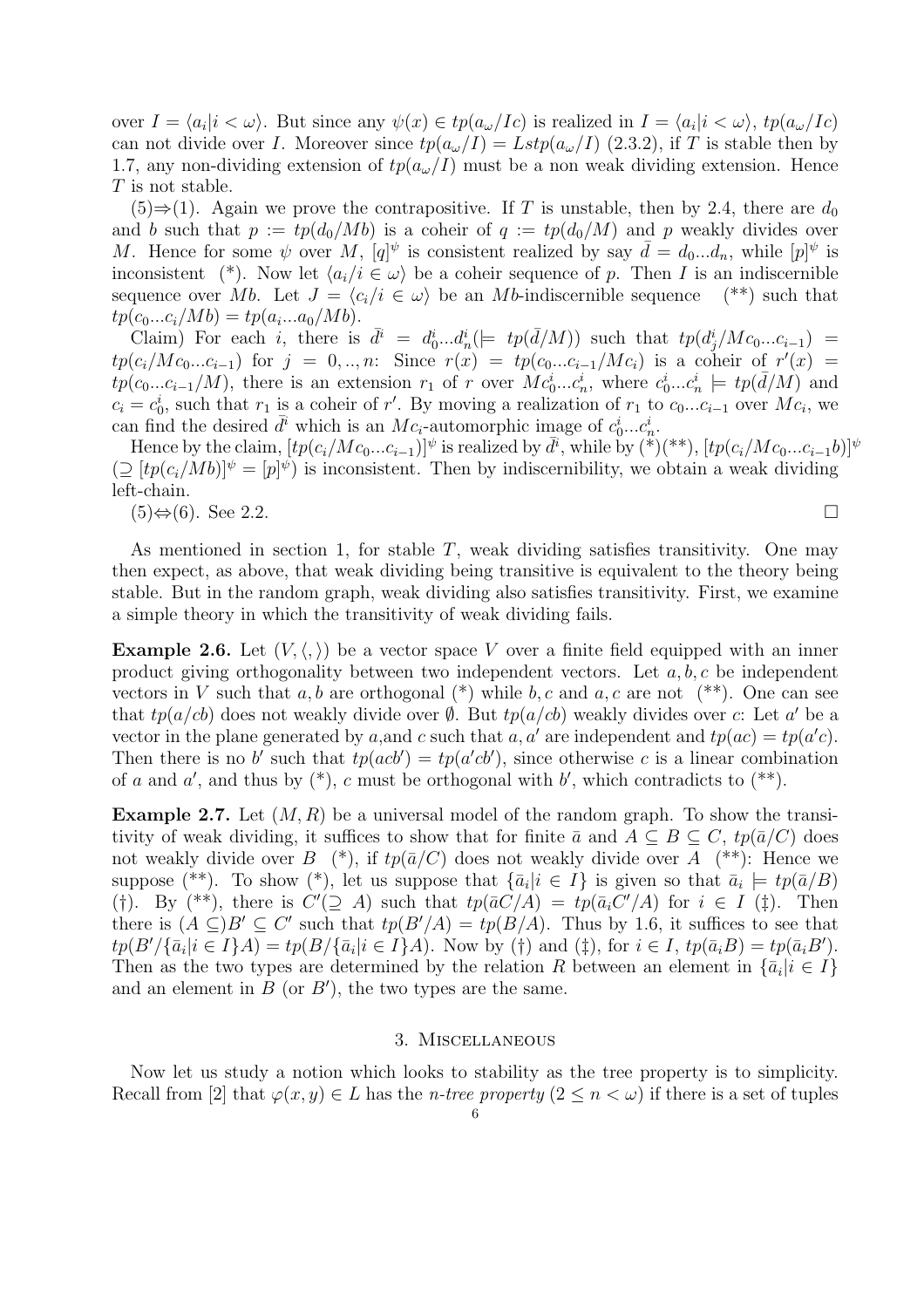${a_{\bar{v}}|\bar{v} \in n^{\leq \omega}}$  such that, for each  $\bar{v} \in n^{\leq \omega}$ ,  ${\varphi(x, a_{\bar{v}})}|i \lt n$  is pairwise inconsistent, and for every  $\bar{u} \in n^{\omega}$ ,  $\{\varphi(x, a_{\bar{u}|i}) | i < \omega\}$  is consistent.

**Lemma 3.1.** (1) If  $\varphi(x; y)$  has the 2-tree property, then for each n, some finite conjunction  $\varphi(x; y_1) \wedge ... \wedge \varphi(x; y_k)$  has the n-tree property.

- (2) If  $\varphi(x; y)$  is unstable, then for each  $n \geq 2$ , a finite conjunction of  $\varphi(x; y_1) \wedge \neg \varphi(x; y_2)$ has the n-tree property.
- (3) If  $\varphi(x; y)$  has the n-tree property, then  $\varphi(x, y)$  is unstable.

*Proof.* 1. Suppose that  $\varphi(x; y)$  has the 2-tree property witnessed by  $\{a_{\bar{v}} | \bar{v} \in 2^{<\omega}\}\$ . Now for example for  $n=3$ ,  $\varphi(x; y_1) \wedge \varphi(x; y_2)$  has the 3-tree property witnessed by  $\{a_{\bar{u}}/a_{\bar{u}} | \bar{u} \in$  $\{00, 01, 10\}^{\lt}\omega, \bar{u}' = \bar{u}\left[\left(|\bar{u}| - 1\right)\right]$   $(a_{\bar{u}'} \text{ for } y_1, a_{\bar{u}} \text{ for } y_2)$ . Similarly one can see for each n, a finite conjunction of the formula has the n-tree property.

2. [2] Assume  $\varphi(x; y)$  is unstable. Now by compactness, there are  $\varphi(x, y)$  and a sequence  $\langle b_s a_s | s \in \mathbb{Q} \rangle$  such that  $\models \varphi(b_s, a_t)$  if and only if  $s < t$ . Now for given  $n \geq 2$ , choose  $r_1 < r_2 < \ldots < r_{2n-1} \in \mathbb{Q}$  and consider the following *n* formulas.

$$
\psi_m \equiv \neg \varphi(x, a_{r_m}) \land \bigwedge_{1 \leq i \leq n-1} \varphi(x, a_{r_{m+i}}). \quad (m = 1, ..., n)
$$

All  $\psi_m$  are obtained from a single formula  $\psi \in L$  by adding different parameters. It is easy to check  $\{\psi_m | 1 \leq m \leq n\}$  is pairwise inconsistent and each  $\psi_m$  is consistent. It consists of the first level of the *n*-tree. For the second level, let us look at  $\psi_1$  for example. Select points  $r_1 < r_{1,1} < r_{1,2} < \ldots < r_{1,2n-1} < r_2$  so that we can define

$$
\psi_{1,m} \equiv \neg \varphi(x, a_{r_{1,m}}) \land \bigwedge_{1 \leq i \leq n-1} \varphi(x, a_{r_{1,m+i}}). \quad (m = 1, ..., n)
$$

Again each  $\psi_{1,m}$  is obtained from  $\psi$  and  $\{\psi_{1,m}|1 \leq m \leq n\}$  is pairwise inconsistent. Moreover  $\psi_1 \wedge \psi_{1,m}$  is consistent for every m. Since Q is dense, we can construct the n-tree of  $\psi$ .

3. This follows from the fact that there are continuum many  $\varphi(x; y)$ -types over some countable set.  $\Box$ 

Note that a formula  $\varphi(x; y)$  being unstable does not imply that some conjunction of the formula has the *n*-tree property, e.g.  $\varphi(x; y) \equiv x_1 < y < x_2$  in  $(\mathbb{Q}, \leq).$ 

Corollary 3.2. The following are equivalent.

- (2) For each  $n > 2$ , there is an *L*-formula having the *n*-tree property.
- (3) For some  $n > 2$ , a formula satisfies the *n*-tree property.

As we have seen there are analogies between the weak dividing left-chain/left local character of weak dividing and the weak dividing right-chain/(right) local character of dividing. It is natural to ask when right local character of weak dividing or left local character of dividing holds. We can make the following rather interesting observation. (3.3.2 was noticed in  $|6|$ .)

**Proposition 3.3.** For an arbitrary theory  $T$ , the following hold.

- (1) There is no weak dividing right-chain.
- (2) (Local character of weak dividing) For any finite tuple c and a set A, there is  $A_0(\subseteq A)$ of cardinality  $\leq |T|$  such that  $tp(c/A)$  dos not weakly divide over  $A_0$ .
- (3) There is no dividing/forking left-chain.

 $(1)$  T is not stable.